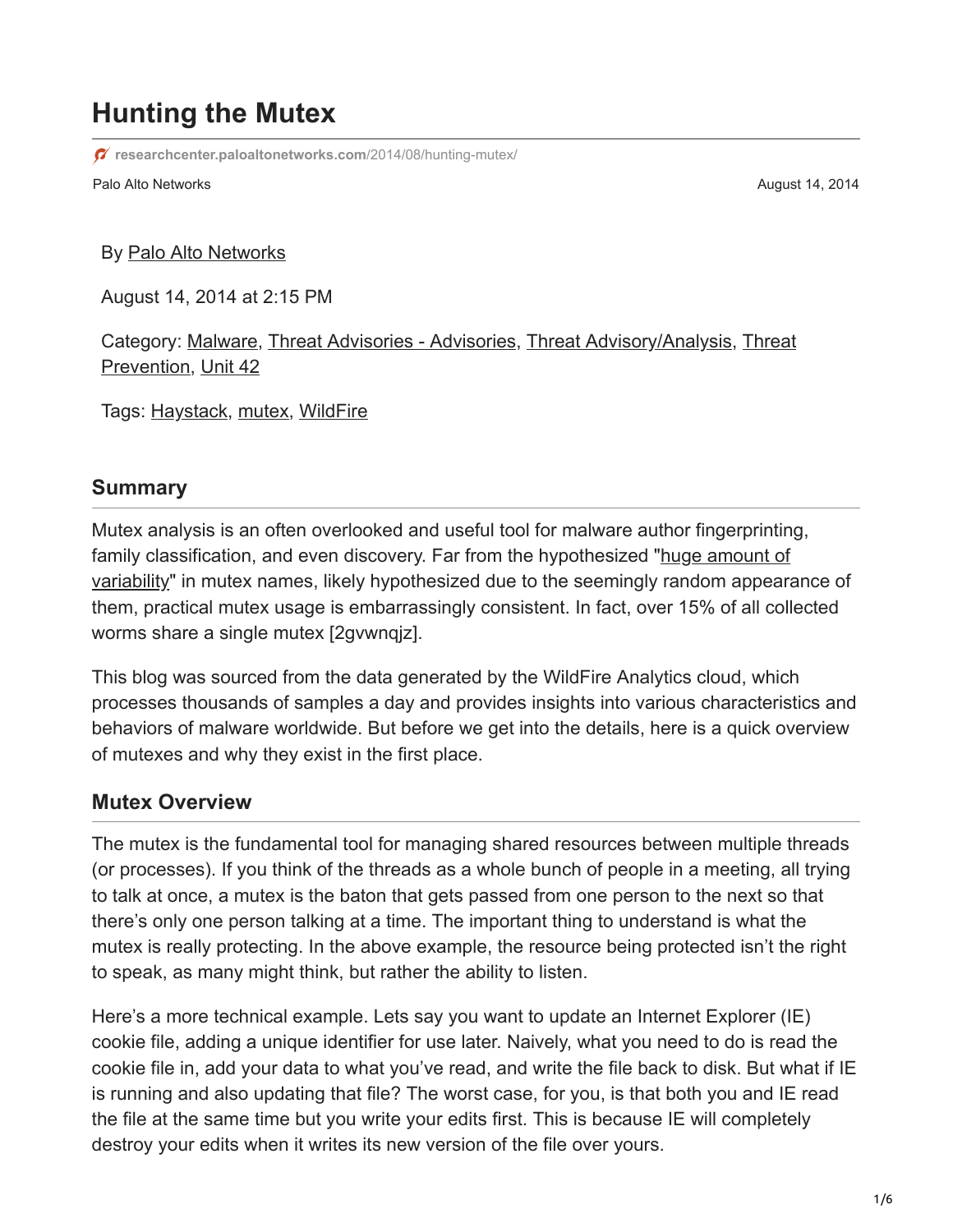The solution to this problem is to use a mutex to protect the integrity of the cookie file. A process that has the mutex knows that while it holds that mutex no other process will be accessing the cookie file. It can then read, tweak, and write the file without fear of any clobbering by other processes.

## **Analysis**

Since each shared resource can only have a single mutex effectively protecting it, leveraging that mutex is indication that a program will be using said resource. In the cookie file example above, just referencing the mutex protecting that file indicates, with extremely high probability, that functionality to change the file exists somewhere in the program.

Any given mutex, and protected functionality, can then be thought of as an independent library of sorts. Note that while the technical implementation may not expose said functionality as a normal library, such exposure is not necessary for the types of analysis performed here. That library's usage can be analyzed in terms of who uses it. Simply put: malware writers leverage malware specific libraries and groups of like actors will reuse these core libraries when able.

# **Dear Haystack, You Failed**

The needle in a haystack problem forever plagues malware research: it's extremely difficult to find reliable information with malware writers constantly working to undermine or eliminate that information. But, in the case of mutex analysis, the useful information pretty well slapped us in the face.



As can be clearly seen, mutex 2gvwnqjz1 is strongly associated with malware. In fact, we have only seen it in malware.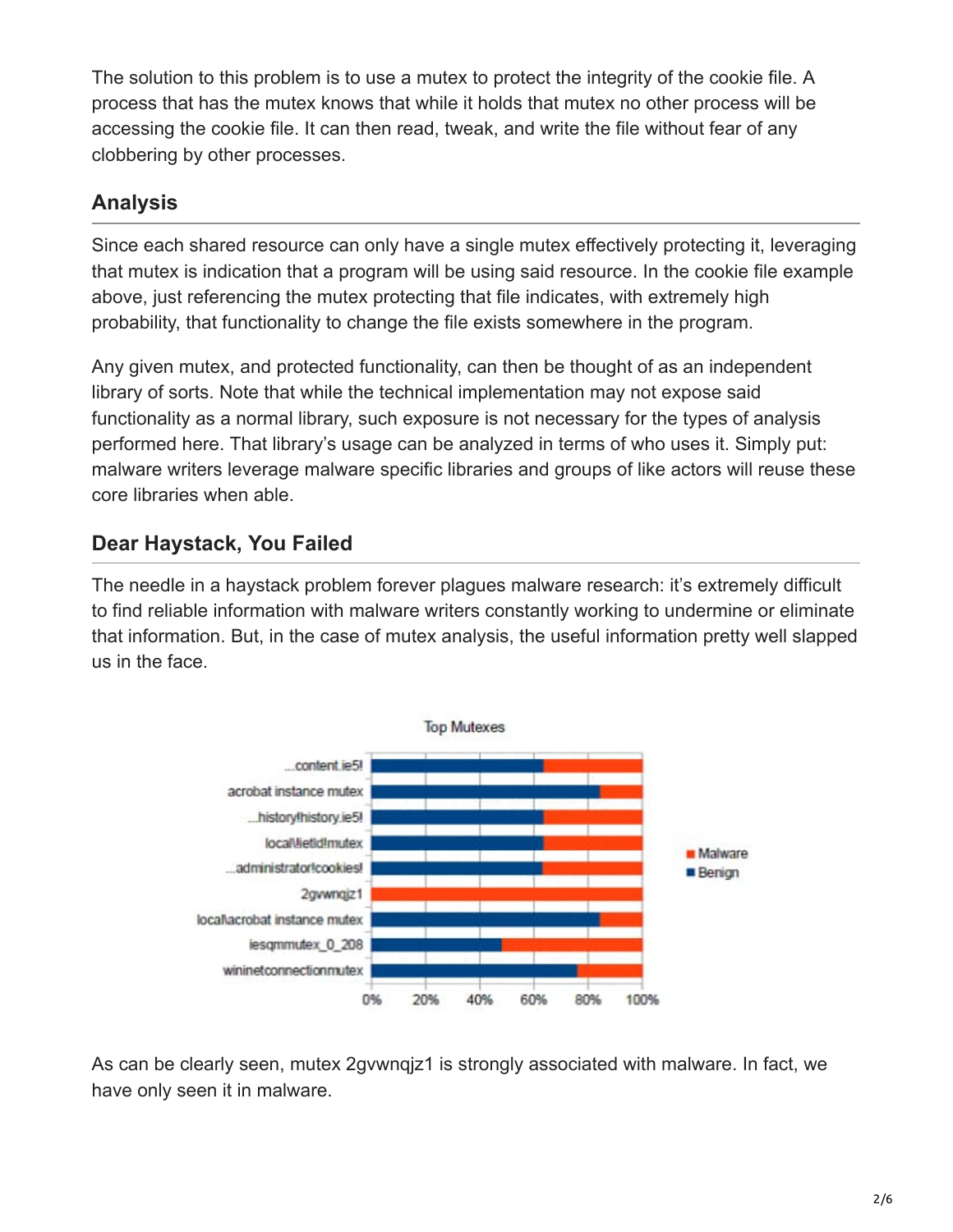As is equally obvious, not all mutexes offer such dramatic insight. There are many common mutexes shared across both benign software and malware. What's more, they don't all share millions of uses across both sides of the fence.

In cases such as these the common approach is to use sets of the data, in this case sets of mutexes, to create fingerprints of each sample and then leverage those fingerprints to extract higher confidence classification decisions. While this avenue of research is being pursued, it suffers from all the traditional challenges of big data research. In other words, it's slow going.

In parallel, and to inform better hypothesis for the fingerprint generation, research is being done to determine how far single mutex analysis can take us. The research is ongoing but the initial results are extremely promising.

#### **Dear Haystack, We Repent**

The number of times any single mutex is used drops rapidly from the millions of samples down to thousands and from there, even further. Tens of thousands of the mutexes have been seen in only a single sample each. This results in a few hundred thousand individual mutexes available for further analysis.

What quickly becomes apparent is that a large majority of the mutexes provide no obvious means to automatically classify them as necessarily indicative of good or bad behavior. And, unfortunately, the ones, which are reasonably easy for a human to identify, are so for significantly different reasons. For example,

"autoproto\_\*" -- More than 20 mutexes share that preface, offering a natural fingerprint.

"global\setup\_028746\_mutexitem" -- Associated solely with known malware digital signers.

"defined setnocandy" -- After reading mutex names for a few hours this just sticks out like a sore thumb.

Only the first of the examples had the mutex associated with a vast majority of malware samples. This implies that any fully automated association of a mutex to either benign or malware samples will itself require complex fingerprinting and confidence models.

### **Hybrid Approach**

Full automation is always the ideal but it isn't always necessary. With the appropriate tools it's possible to enable a single researcher to continually review and categorize new mutexes. The initial classifications to be used are "benign", "malware", or "statistical". Meaning that the mutex either itself indicates a benign or malware sample, or that the mutex alone is not enough to make a determination and the statistical ratio of benign to malware is the best it can offer.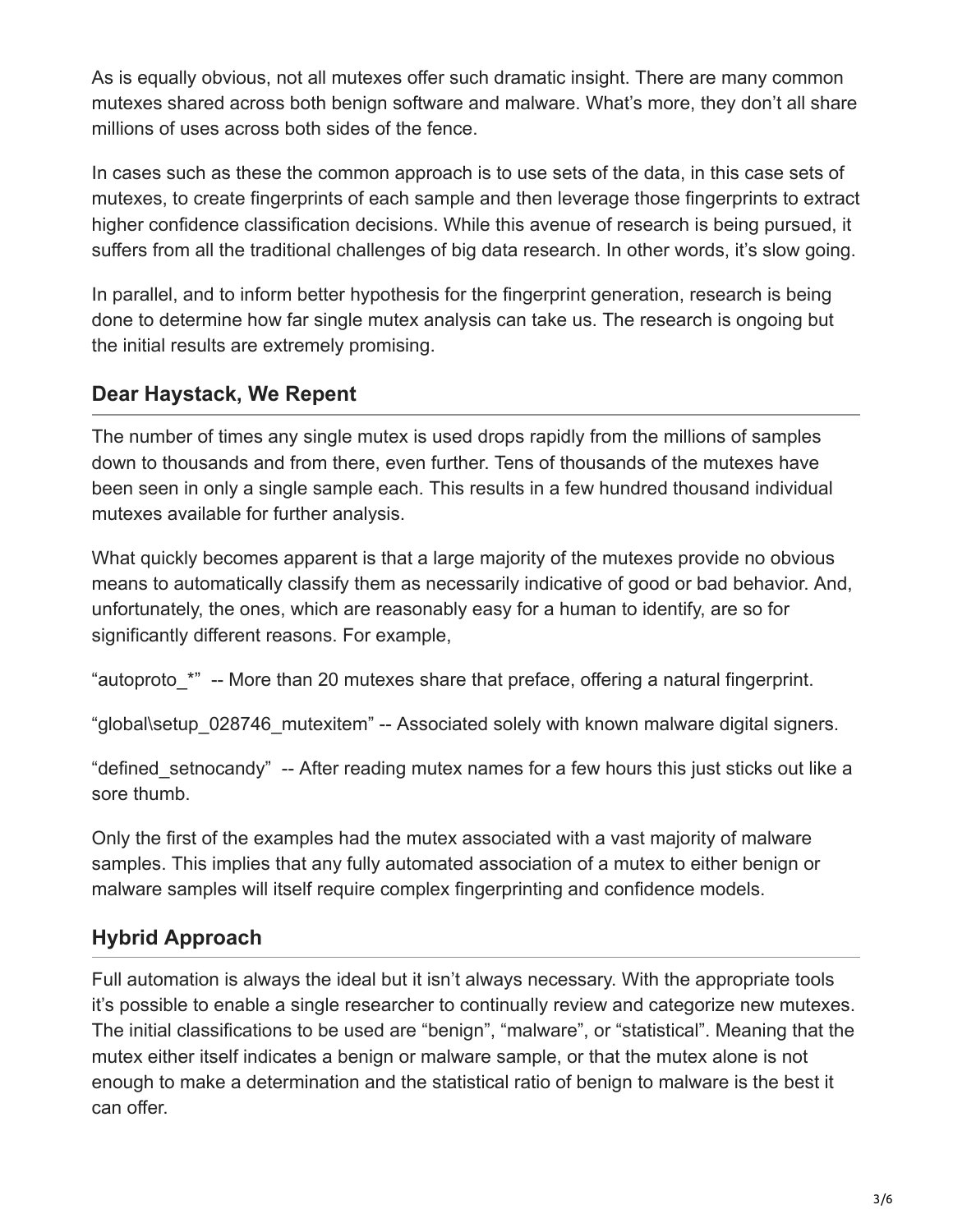The backlog of already collected mutexes is too great for a small team of researchers to meaningfully tackle without some kind of ranking system. Luckily, the most objective piece of data collected about each mutex, how many samples were classified benign vs. malware, has all the information necessary to ensure that the researchers' tackle the low hanging fruit first.

## **Case Study: "jhdheruhfrthkgjhtjkghjk5trh"**

With over hundreds of thousands of malware associations, this specific mutex is associated exclusively with the Net-worm:W32/Allaple malware family which has been around since 2006 but continues to propagate and reinvent itself through the years. Though the fact that the malware writer obviously named the mutex by rolling their face on the keyboard made it obvious before we'd done any further analysis that we'd found a unique identifier within the binaries.

This malware is well documented as a powerful polymorphic worm that encrypts itself differently every time it propagates. The evasive nature of this malware family leads to a different file hash, import hash, and only a 20% average SSDeep hash overlap between the samples. But because the mutex name is set at compile time, the mutex itself offers a common thread between all of the samples we collected and analyzed.

However, this particular mutex was associated with only a recent subset of the Allaple family.

### **Lessons Learned**

Unlike many other avenues of research and classification, mutex name based associations provides an almost trivial means of uniquely identifying common code blocks and thereby malware families.

# **Case Study: "jhdgcjhasgdc09890gjasgcjhg2763876uyg3fhg"**

The first thing our researchers noticed was the similarity between this mutex name and the previous one. While programmatic analysis would have a hard time associating the two, it's obvious to a human that the same face rolling technique was used to name this mutex. The author simply rolled around a bit more.

Quick follow up analysis revealed that this mutex was also associated with the Allaple malware family. More interestingly, it was another, non-overlapping, subset of the Allaple family. Several hypotheses followed directly from this observation.

- 1. The same author created both variants.
- 2. The second mutex was created at some point after the first.
- 3. The underlying functionality protected by the first mutex was removed or altered so significantly that a new mutex was required to provide the necessary protection.
- 4. This functionality is not available and/or used generally in the malware community.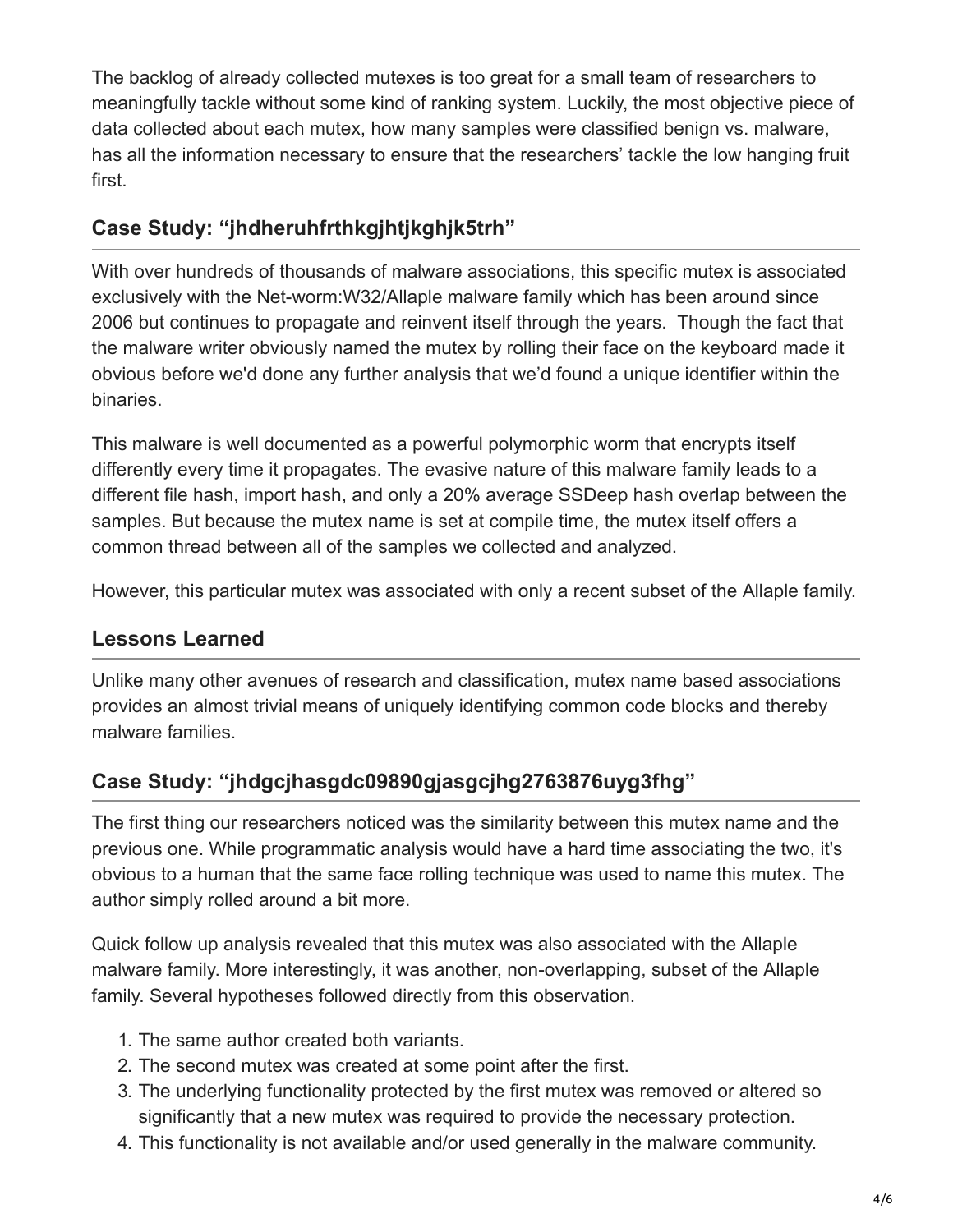5. Each mutex exists across multiple variants.

Absolute proof for a few of these hypotheses may never be realized. However, and lucky for us, the malware author [was arrested in 2010](http://nakedsecurity.sophos.com/2010/03/12/allaple-worm-author-sentenced-jail/) so several of the hypothesis can be verified.

The first is very likely due to the similarities present in the order of keys hit. Both begin with "jhd". "jh" itself is more common than would be expected given that, with fingers on the home row, it requires the right index finger to move and press another key before any other key is struck. And "jh" is always followed by a key from the left side of the keyboard. These unique consistencies make it extremely improbable that two different people named these mutexes.

The second mutex appears to be a concerted effort to make the mutex seem "more random" than the first. It's immediately obvious that the author didn't move his fingers/hands much while typing the first. It's obvious enough that the author likely noticed it when reworking this section of code. It's highly improbable that one would see the second mutex and make a concerted effort to make it appear "less random". And, as can be quickly verified by searching through standard virus detection logs, the mutexes did in fact appear in the hypothesized order.

The third is likely due to the lack of overlap between mutex names. However, the research necessary to conclusively prove this hypothesis would be very time consuming and provide little other benefit.

The fourth is likely due to the mutexes only appearing in a single malware family. If this functionality were available in some more open source setting, and was of even moderate quality, we would expect to see it used in other malware families as well. As this functionality has not migrated outside the Allaple family, either the quality of the code is bad (see: face rolling), or it's simply not available to other malware developers.

The fifth is very likely as a change to the specific functionality these mutexes protect, with every change to any functionality, is simply not a practical method of development. And indeed, as with the second hypothesis, standard virus detection logs prove that each of these mutexes do span multiple variants of the worm.

# **Lessons Learned**

Mutex names provide a window into the entire development process and timeline for malware. Idiosyncrasies of the malware author become apparent, the evolution can be traced, the availability or quality of code deduced, and reuse of functionality made clear with a simple mutex. No other currently used method of analysis offers such a personal view into malware development.

# **Conclusion**